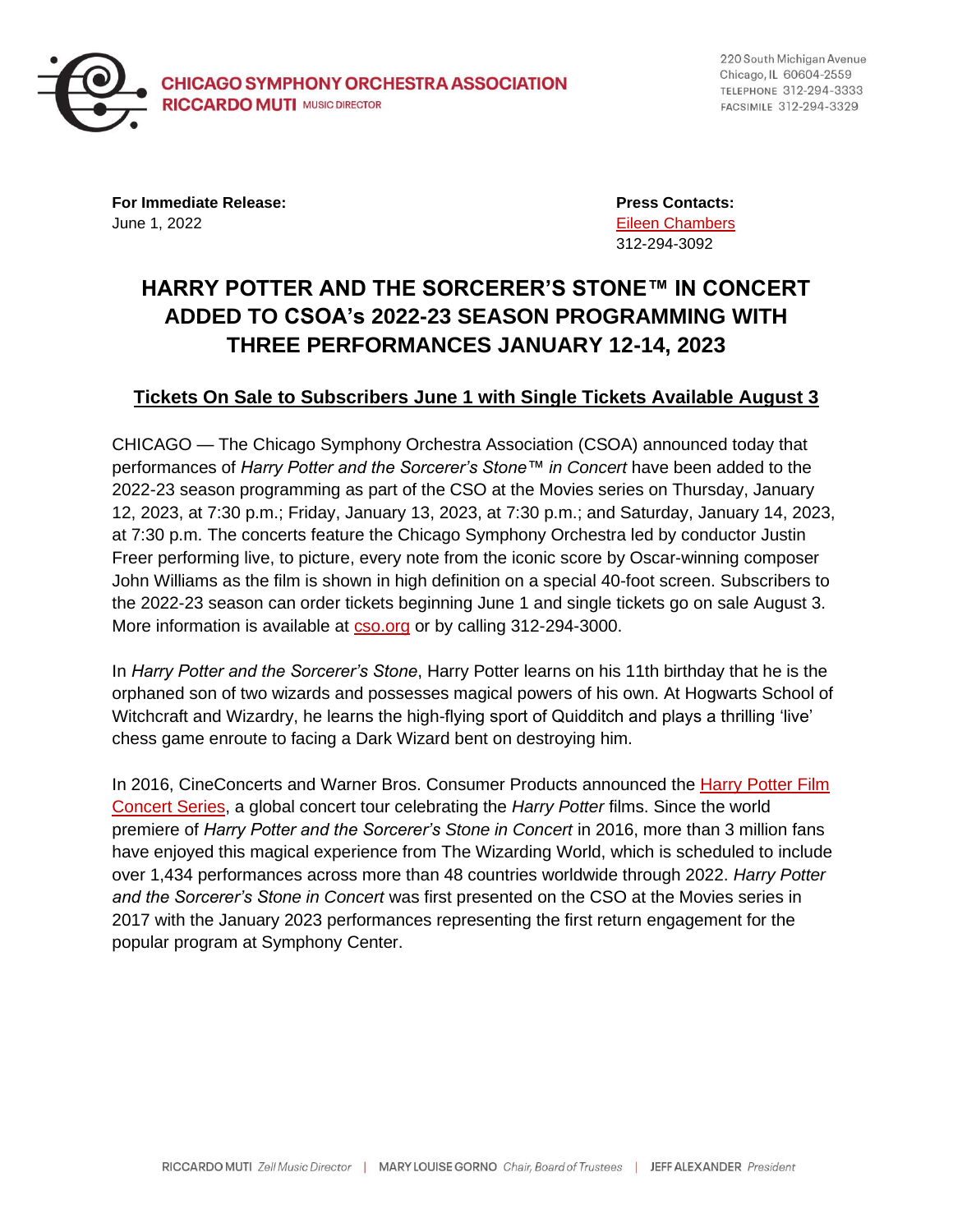More information on the Harry Potter Film Concert Series is available at [harrypotterinconcert.com.](https://www.harrypotterinconcert.com/)

WIZARDING WORLD and all related trademarks, characters, names, and indicia are © & ™ Warner Bros. Entertainment Inc. Publishing Rights © JKR. (s22)

# # #

| <b>Chicago Symphony Orchestra</b><br><b>CSO at the Movies</b> | Thursday, January 12, 2023, 7:30 p.m.<br>Friday, January 13, 2023, 7:30 p.m.<br>Saturday, January 14, 2023 7:30 p.m.<br><b>Chicago Symphony Orchestra</b><br><b>Justin Freer, conductor</b> |                                                      |
|---------------------------------------------------------------|---------------------------------------------------------------------------------------------------------------------------------------------------------------------------------------------|------------------------------------------------------|
|                                                               | <b>WILLIAMS</b>                                                                                                                                                                             | Harry Potter and the Sorcerer's Stone™<br>in Concert |

#### **Chicago Symphony Orchestra: [cso.org](http://cso.org/)**

Founded by Theodore Thomas in 1891, the Chicago Symphony Orchestra is consistently hailed as one of the greatest orchestras in the world. Since 2010, the pre-eminent conductor Riccardo Muti has served as its 10<sup>th</sup> music director. Jessie Montgomery is Mead Composer-in-Residence, and Hilary Hahn is CSO Artist-in-Residence.

From baroque through contemporary music, the CSO commands a vast repertoire. Its renowned musicians annually perform more than 150 concerts, most at Symphony Center in Chicago and, each summer, at the suburban Ravinia Festival. They regularly tour nationally and internationally. Since 1892, the CSO has made 62 international tours, performing in 29 countries on five continents.

People around the globe listen to weekly radio broadcasts of CSO concerts and recordings on the WFMT radio network and online at [cso.org/radio.](https://cso.org/radio) Recordings by the CSO have earned 63 Grammy Awards, including two in 2011 for Muti's recording with the CSO and Chorus of Verdi's *Messa da Requiem* (Muti's first of eight releases with the CSO to date). Find details on these and many other CSO recordings at [cso.org/resound.](http://www.cso.org/resound)

The CSO is part of the Chicago Symphony Orchestra Association, which also includes the Chicago Symphony Chorus and the Civic Orchestra of Chicago (Ken-David Masur, Principal Conductor), a training ensemble for emerging professionals. Through its prestigious Symphony Center Presents series, the CSOA presents guest artists and ensembles from a variety of genres—classical, jazz, world and contemporary.

The Negaunee Music Institute at the CSO offers community and education programs that annually engage more than 200,000 people of diverse ages and backgrounds. Through the Institute and other activities, including a free annual concert led by Muti, the CSO is committed to using the power of music to create connections and build community.

The CSO is supported by thousands of patrons, volunteers and institutional and individual donors. The CSO's music director position is endowed in perpetuity by a generous gift from the Zell Family Foundation. The Negaunee Foundation provides generous support in perpetuity for the work of the Negaunee Music Institute.